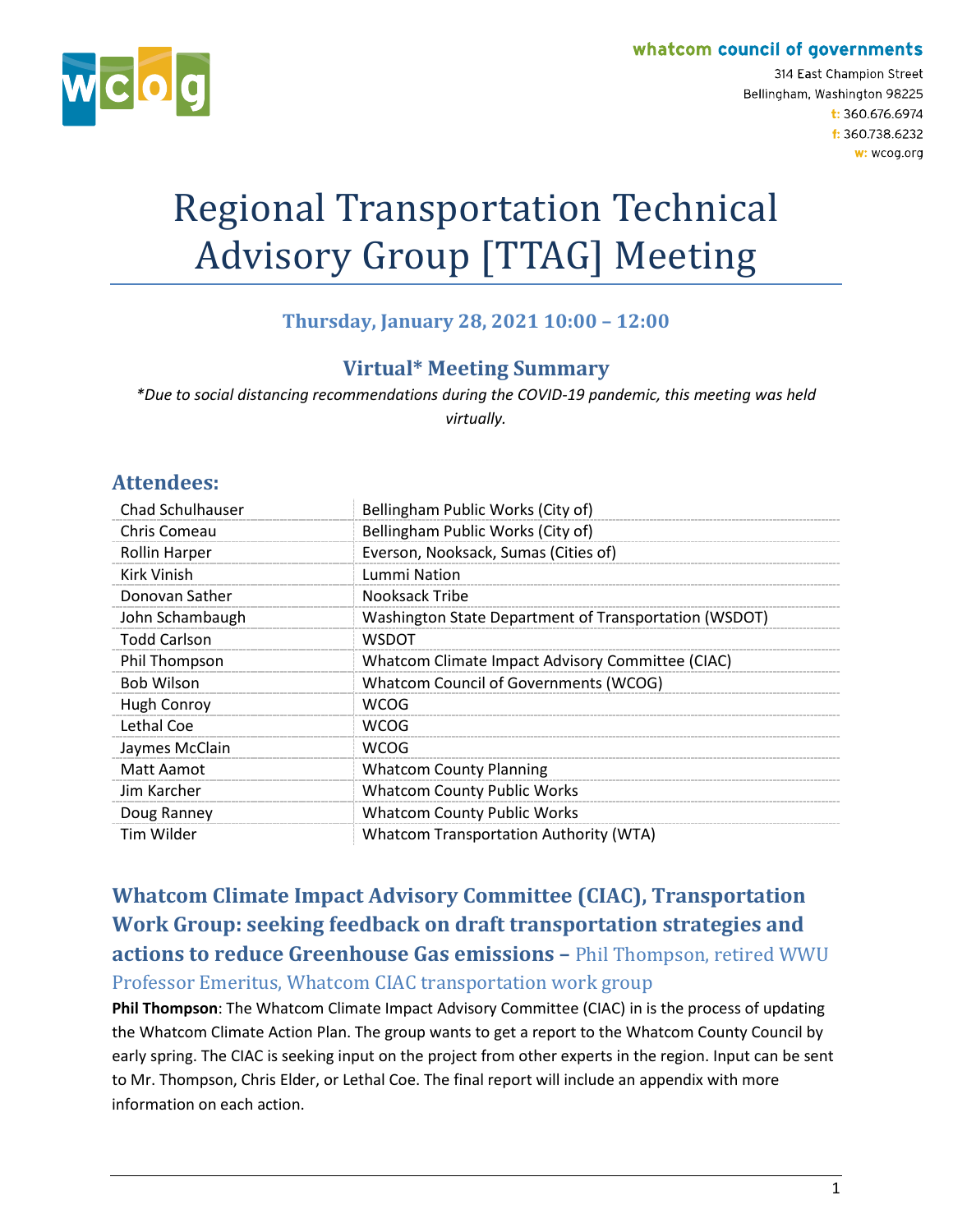*Mr. Thompson shared a draft of the CIAC strategies and actions table with the group.*

**Matt Aamot**: Can the action regarding facilitating ride-share programs (Uber/Lyft) shifting to hybrid and electric vehicles be elaborated on?

**Phil Thompson**: The CIAC is aligning strategies with that of the Washington State Department of Commerce's State Energy Strategy in trying to nudge industry to use more hybrid and electric vehicles.

**Todd Carlson**: The goal of reducing greenhouse gas (GHG) emissions 45 percent below 1990 levels by 2030 seems to come from Governor Jay Inslee's climate commitment. Is the purpose for this to be implemented into Whatcom County's comprehensive plan?

**Phil Thompson**: The hope is for some of these strategies to be officially adopted.

**Todd Carlson**: This climate action plan would be a good parallel to the strategies outlined in the Washington State Department of Transportation's (WSDOT) Washington Transportation Policy Plan and the WSDOT Active Transportation Plan. Whatcom County is usually leading the charge on these kinds of issues.

**Tim Wilder**: The Whatcom Transportation Authority (WTA) has embarked on a long range transit plan. There is opportunity to have some synergistic language between this climate action plan and the WTA plan. Land use is a big challenge for WTA as it pertains to transit – there could be more attention on this issue.

**Phil Thompson**: The CIAC has discussed a separate land use report that would incorporate transportation elements. There will also be more opportunity to see the continued revisions of this project before the final report goes to Whatcom County Council.

**Hugh Conroy**: There are several action items that align with the Whatcom Council of Governments' (WCOG) long range- and ongoing planning, such as expanding the regional trails network and supporting education and outreach (which WCOG does through its Smart Trips program). Regarding the action item to move freight from truck to rail, it would take private rail company investment and multiple states and provinces coordinating efforts. With regards to aligning regional performance targets with state targets, WCOG is incorporating this in its 2022 regional transportation plan update.

**Jim Karcher**: Whatcom County is looking to replace the aging Whatcom Chief ferry. There is not a lot of infrastructure at Gooseberry Point for charging an electric ferry, and it may be wise to outline that. Reliability of electric ferries is also a concern to the County.

**Phil Thompson**: Each action item will include potential drawbacks or impediments in its description. Washington State has a strategy to electrify its ferry fleet, but there is no mention of non-state entities like counties.

**Phil Thompson**: The CIAC would like to gather input and comments over the next couple of weeks for incorporation into the next draft. The goal is for the final report to be done by May or June at the latest.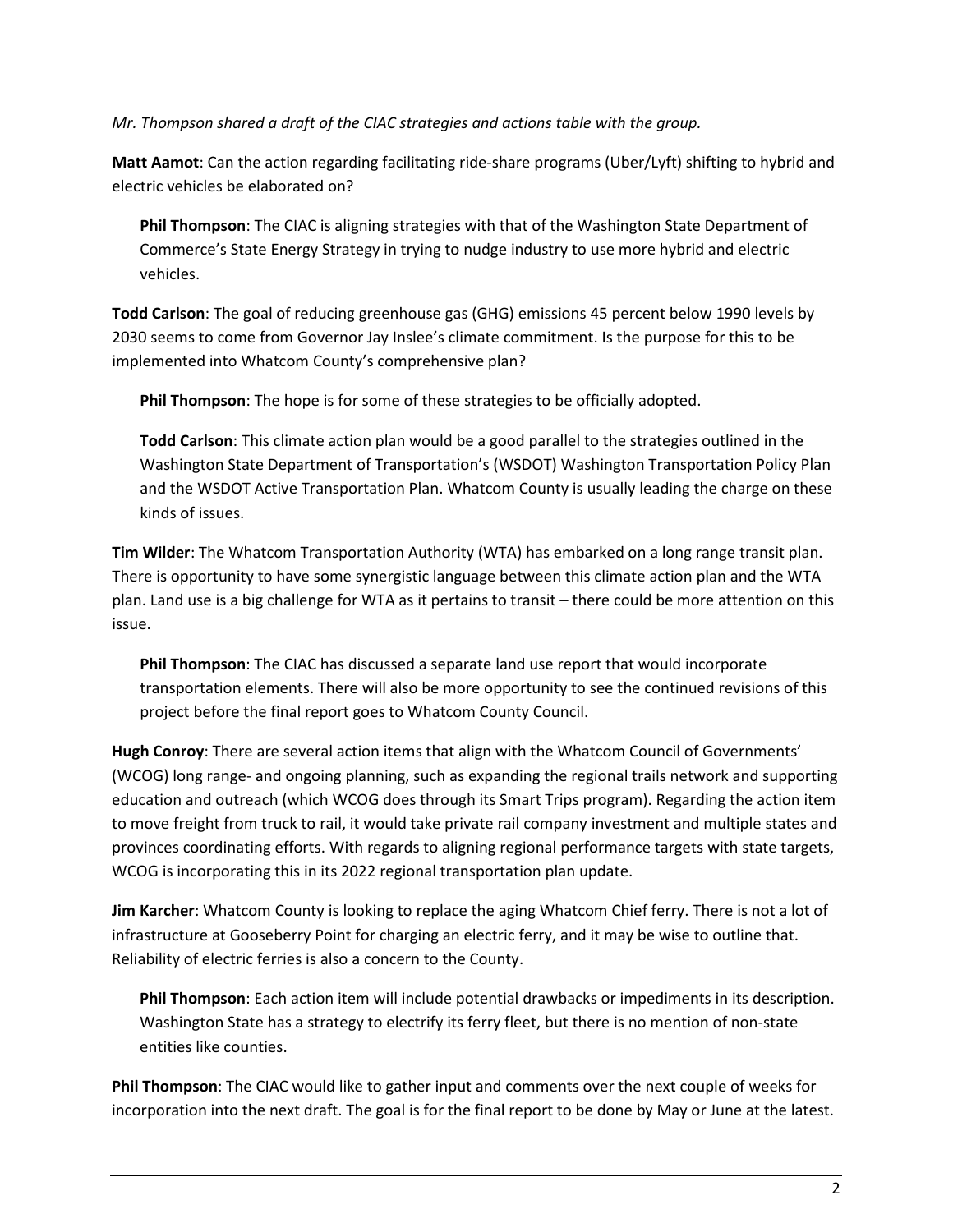#### **Member updates**

**Tim Wilder**: WTA is operating at about 80 percent of its pre-pandemic service. Ridership is down about 83 percent. Western Washington University (WWU) not being in session until the fall makes route planning a little clearer going forward. WTA will not collect fares until June.

Some service changes will likely roll out in June, including increased service to Lynden from every 90 minutes to every 60 minutes and a new Cordata neighborhood route that transits the recently completed Horton Rd connection. WTA will soon be starting Lynden Hop, an on-demand smaller vehicle transit service for the Lynden area. Hop riders will be able to schedule service with an app or by phone.

WTA has been working on scenario planning as a part of its long-range planning efforts. There are three different funding levels they are looking at for each scenario. Look for two public surveys to be availed soon.

**Chris Comeau**: The City of Bellingham is engaged in its Lincoln-Lakeway corridor study with WCOG, WSDOT, and WTA.

**Chad Schulhauser**: The City of Bellingham completed the new Horton Rd connection, but crews are waiting on handrail materials before officially opening up, which is scheduled for the second week of February. They City is getting ready for pre-construction next week for the Orchard St underpass project – they hope to get the project done before the end of the year. Pre-construction for the N State St-Ellis St bridge project is slated for a mid-April start.

**Donovan Sather**: The Nooksack Tribe is looking at a property on Mt Baker Hwy to possibly develop. The tribe will also be hiring a new Transportation Planner.

**Todd Carlson**: WSDOT's Bakerview Interchange project went to advertisement and got a bidder. The project will add a northbound onramp from Bakerview Rd to I-5 on the east side of the Bakerview bridge. The goal is to remove the traffic from the bridge that is currently crossing westbound to enter the I-5 North onramp located on that side. The anticipated start date for the project is April with completion in August.

**Chris Comeau**: The project will allow for a reconfiguration of the lanes on the Bakerview bridge, in part helping the routing of WTA buses.

**John Shambaugh**: WSDOT's Active Transportation Plan is now out for review.

**Jim Karcher**: Whatcom County's Birch Bay berm project is being planned for completion in April/May. The County will also be working on projects with the Gooseberry Point dock and the Lummi Island ferry breakwater. Marine Dr will see improvements from Locust Ave to Alderwood Ave. The Whatcom County ADA Transition Plan will go to Whatcom County Council this spring.

**Matt Aamot**: Whatcom County is working on components of the Review and Evaluation Program ("Buildable Lands"), which will help inform Whatcom County's land use planning.

**Rollin Harper**: The City of Everson's SR 544 sidewalk project is ongoing. They have been successful in smaller development projects along that corridor. The City could potentially obligate preliminary